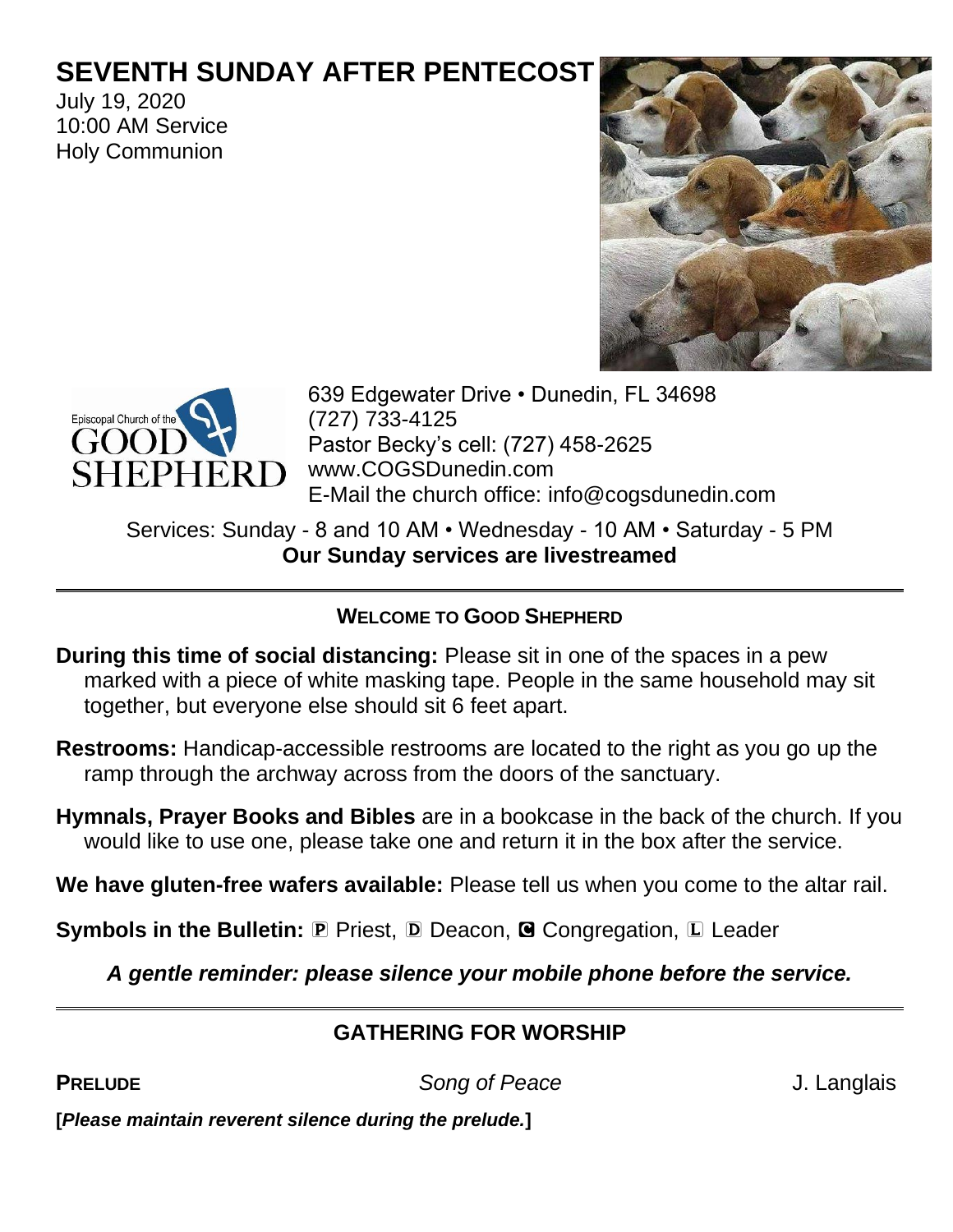[*Please remain seated.*]

#### **THE OPENING ACCLAMATION**

- P Blessed be God: Father, Son, and Holy Spirit.
- C **And blessed be God's kingdom, now and for ever. Amen.**

## **THE COLLECT FOR PURITY**

a **Almighty God, to you all hearts are open, all desires known, and from you no secrets are hid: Cleanse the thoughts of our hearts by the inspiration of your Holy Spirit, that we may perfectly love you, and worthily magnify your holy Name; through Christ our Lord. Amen.**

**THE GATHERING HYMN** *Come, Ye Thankful People, Come* **H. 290 vs. 2,3,4** [*Please stand when invited.*]

*All the world is God's own field, fruit unto his praise to yield; wheat and tares together sown, unto joy or sorrow grown; first the blade, and then the ear, then the full corn shall appear; grant, O harvest Lord, that we wholesome grain and pure may be.*

*For the Lord our God shall come, and shall take his harvest home; from his field shall in that day all offenses purge away; give his angels charge at last in the fire the tares to cast, but the fruitful ears to store in the garner evermore.*

*Even so, Lord, quickly come, to thy final harvest home; gather thou thy people in, free from sorrow, free from sin; there, forever purified, in thy presence to abide; come, with all thine angels come, raise the glorious harvest home.* 

## **THE COLLECT OF THE DAY**

- P The Lord be with you.
- C **And also with you.**
- P Let us pray……O God, you direct our lives by your grace, and your words of justice and mercy reshape the world. Mold us into a people who welcome your word and serve one another, through Jesus Christ, our Savior and Lord.
- C **Amen**.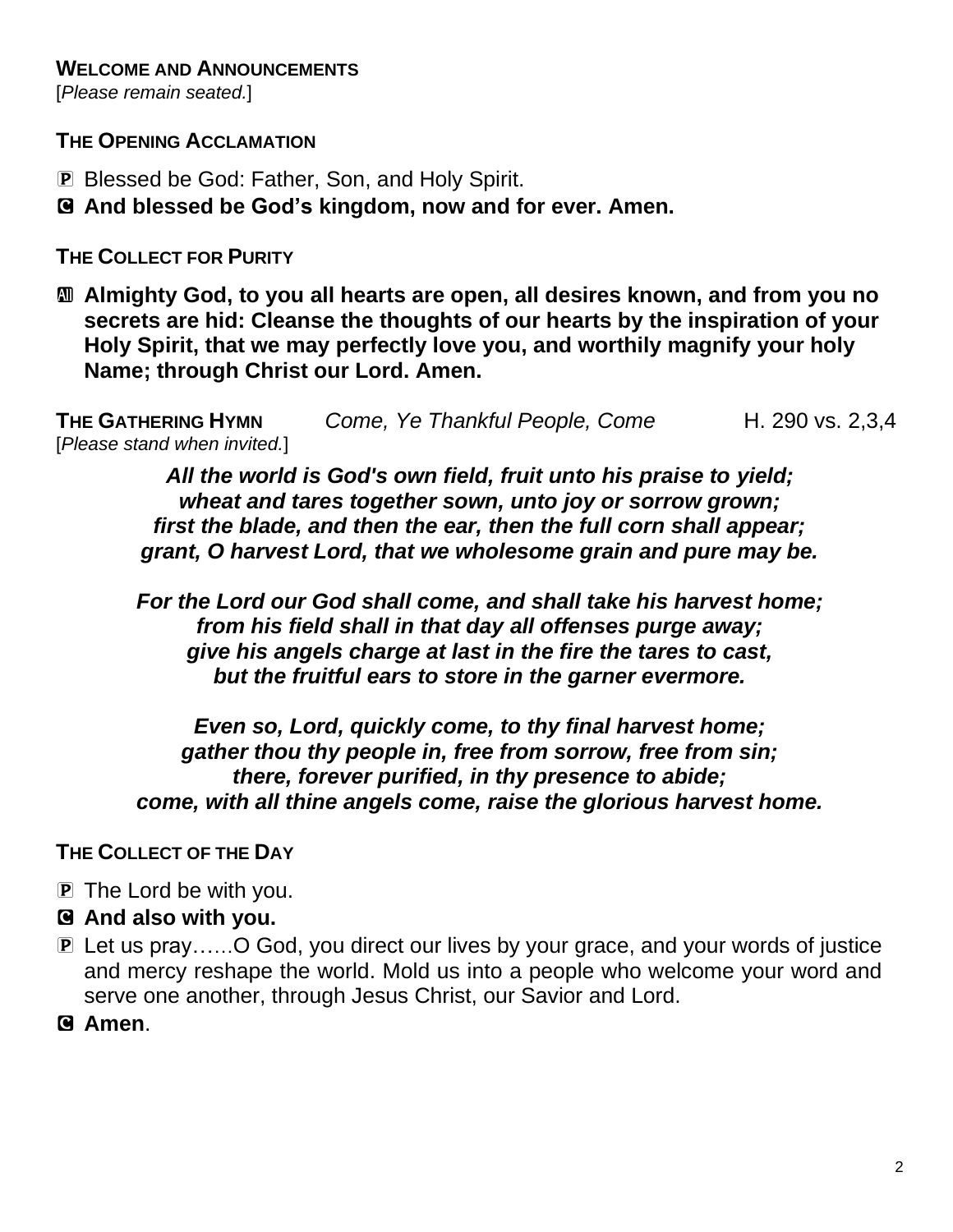#### **THE WORD OF GOD**

**THE READINGS:** Isaiah 44:6-8, Psalm 86:11-17, Romans 8:12-25, Matthew 13:24-30, 36-43 [*Please be seated.*]

#### **The First Reading:**

L *The First Reading is taken from Isaiah, Chapter 44…*

The Lord, Israel's king and redeemer, the Lord of heavenly forces, says: I am the first, and I am the last, and besides me there are no gods. Who is like me? Let them speak up, explain it, and lay it out for me. Who announced long ago what is to be? Let them tell us what is to come. Don't tremble; have no fear! Didn't I proclaim it? Didn't I inform you long ago? You are my witnesses! Is there a God besides me? There is no other rock; I know of none.

- L The Word of the Lord.
- C **Thanks be to God.**

**Metrical Psalm 86** Tune: *We Give Thee but Thine Own* [*Please remain seated.*]

> *Teach me your way, O Lord, And I will keep your law; O knit my heart to you that I May hold your Name in awe.*

*With all my heart, O Lord, I praise your Name today; For in your love you saved me from The power of the grave.*

*You, Lord, are slow to wrath, Compassionate, and true; Oh, turn to me, be merciful, Give me your strength anew.*

#### *Show me your favor now, That those who hate may see And be ashamed because you, Lord, Have helped and strengthened me.*

#### **The Second Reading**

#### L *The Second Reading is taken from Romans, chapter 8*

So then, brothers and sisters, we have an obligation, but it isn't an obligation to ourselves to live our lives on the basis of selfishness. If you live on the basis of selfishness, you are going to die. But if by the Spirit you put to death the actions of the body, you will live. All who are led by God's Spirit are God's sons and daughters. You didn't receive a spirit of slavery to lead you back again into fear, but you received a Spirit that shows you are adopted as his children. With this Spirit, we cry, "Abba, Father." The same Spirit agrees with our spirit, that we are God's children. But if we are children, we are also heirs. We are God's heirs and fellow heirs with Christ, if we really suffer with him so that we can also be glorified with him.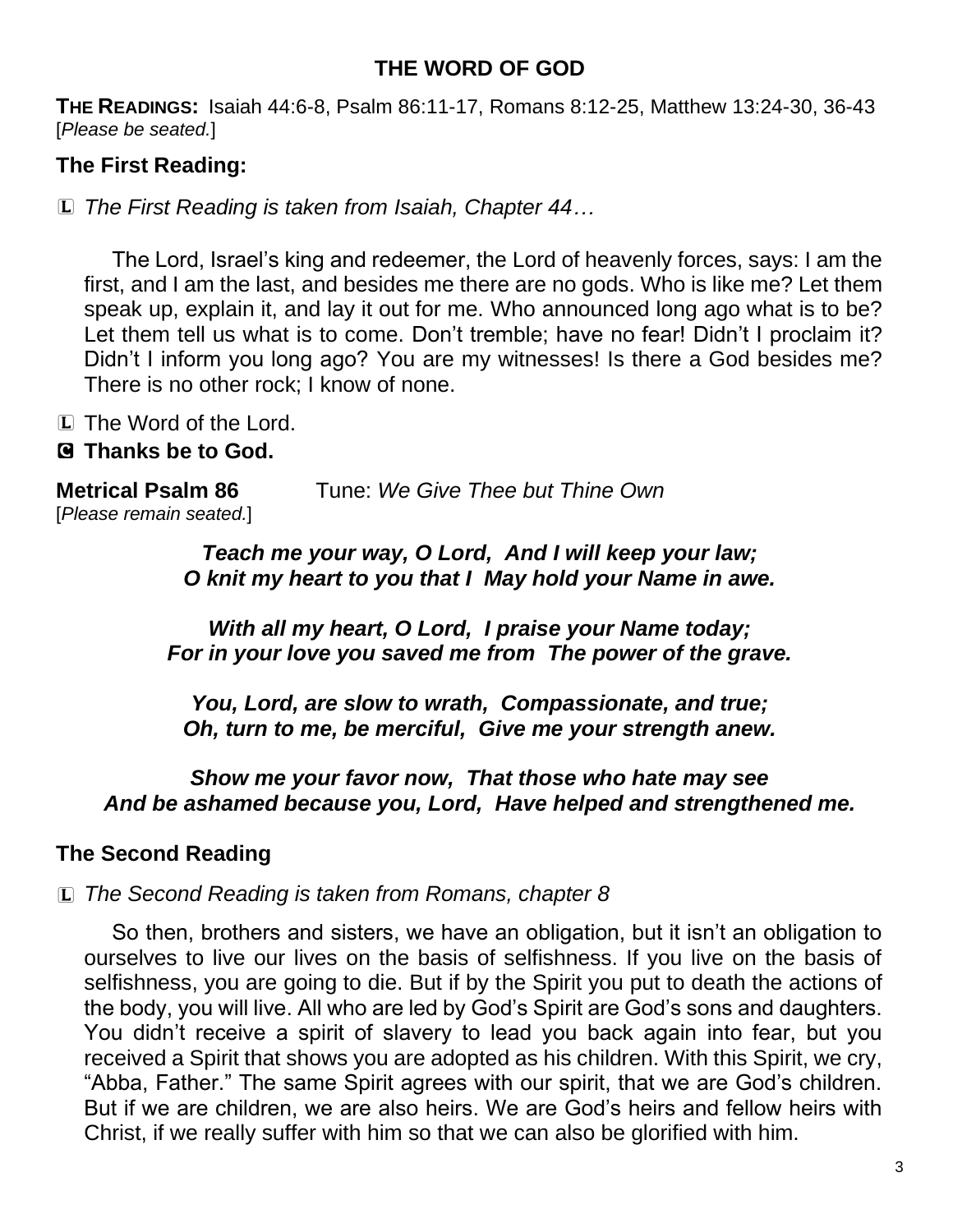I believe that the present suffering is nothing compared to the coming glory that is going to be revealed to us. The whole creation waits breathless with anticipation for the revelation of God's sons and daughters. Creation was subjected to frustration, not by its own choice—it was the choice of the one who subjected it but in the hope that the creation itself will be set free from slavery to decay and brought into the glorious freedom of God's children. We know that the whole creation is groaning together and suffering labor pains up until now. And it's not only the creation. We ourselves who have the Spirit as the first crop of the harvest also groan inside as we wait to be adopted and for our bodies to be set free. We were saved in hope. If we see what we hope for, that isn't hope. Who hopes for what they already see? But if we hope for what we don't see, we wait for it with patience.

L The Word of the Lord.

## C **Thanks be to God.**

**THE GOSPEL ACCLAMATION** *O Christ, the Word Incarnate* **H** 632 v.1 [*Please stand.*]

#### *O Christ, the Word Incarnate, O Wisdom from on high, O Truth, unchanged, unchanging, O Light of our dark sky; we praise thee for the radiance that from the scripture's page, a lantern to our footsteps, shines on from age to age.*

### **The Gospel**

D The Holy Gospel of our Lord Jesus Christ according to Matthew.

## C **Glory to you, Lord Christ.**

D Then Jesus told them another parable: "The kingdom of heaven is like someone who planted good seed in his field. While people were sleeping, an enemy came and planted weeds among the wheat and went away. When the stalks sprouted and bore grain, then the weeds also appeared.

"The servants of the landowner came and said to him, 'Master, didn't you plant good seed in your field? Then how is it that it has weeds?'

"An enemy has done this,' he answered. "The servants said to him, 'Do you want us to go and gather them?'

"But the landowner said, 'No, because if you gather the weeds, you'll pull up the wheat along with them. Let both grow side by side until the harvest. And at harvesttime I'll say to the harvesters, "First gather the weeds and tie them together in bundles to be burned. But bring the wheat into my barn."'"

Jesus left the crowds and went into the house. His disciples came to him and said, "Explain to us the parable of the weeds in the field."

Jesus replied, "The one who plants the good seed is the Human One. The field is the world. And the good seeds are the followers of the kingdom. But the weeds are the followers of the evil one. The enemy who planted them is the devil. The harvest is the end of the present age. The harvesters are the angels. Just as people gather weeds and burn them in the fire, so it will be at the end of the present age.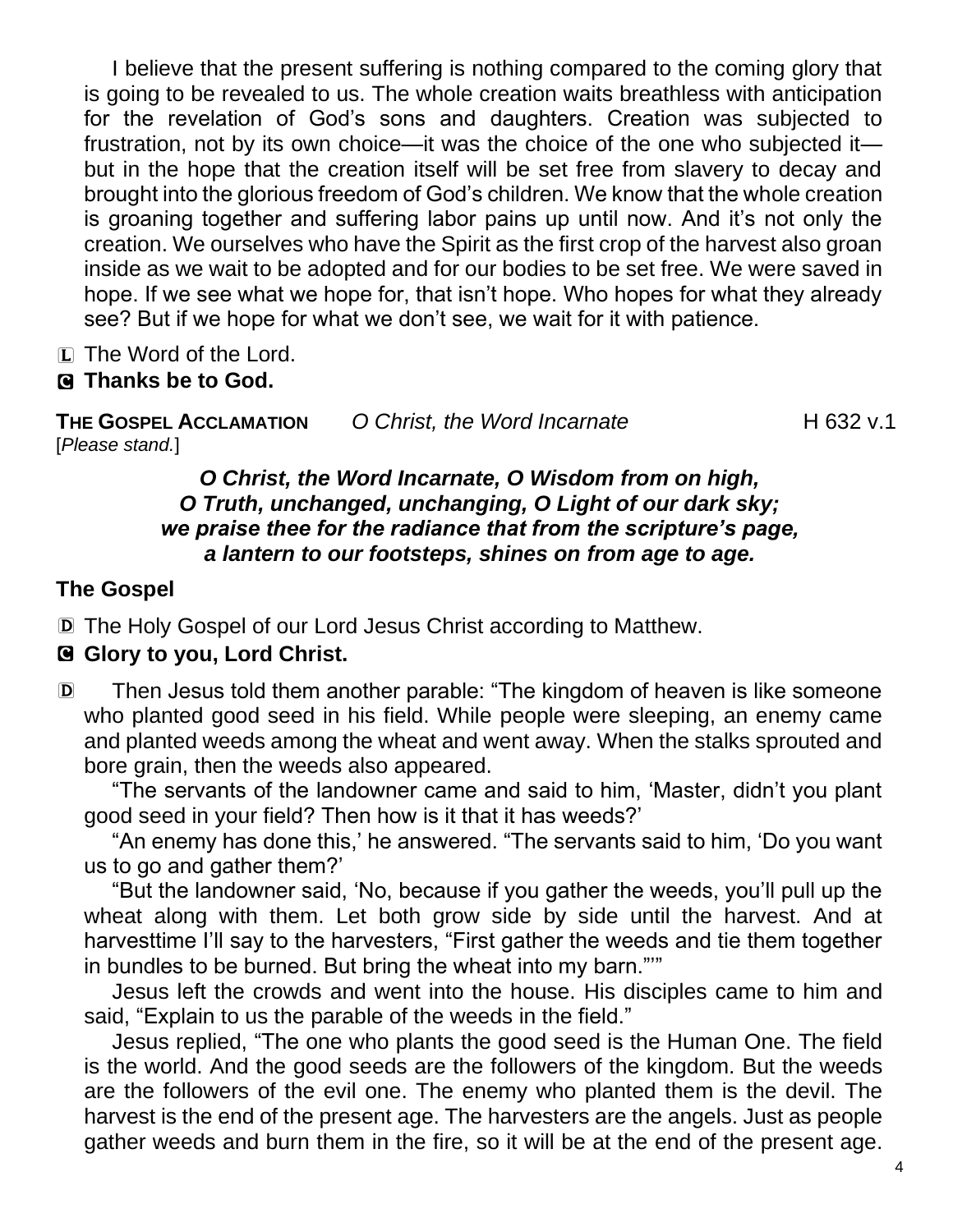The Human One will send his angels, and they will gather out of his kingdom all things that cause people to fall away and all people who sin. He will throw them into a burning furnace. People there will be weeping and grinding their teeth. Then the righteous will shine like the sun in their Father's kingdom. Those who have ears should hear."

D The Gospel of the Lord.

#### C **Praise to you, Lord Christ.**

| <b>THE SERMON</b><br>[Please be seated.]  | Becky Robbins-Penniman     |        |
|-------------------------------------------|----------------------------|--------|
| <b>THE SERMON HYMN</b><br>[Please stand.] | Blessed Jesus, at Thy Word | H. 440 |

*Blessèd Jesus, at thy word we are gathered all to hear thee; let our hearts and souls be stirred now to seek and love and fear thee; by thy teachings pure and holy, drawn from earth to love thee solely.*

*All our knowledge, sense and sight lie in deepest darkness shrouded, till thy Spirit breaks our night with the beams of truth unclouded; thou alone to God canst win us; thou must work all good within us.*

*Gracious Lord, thyself impart! Light of Light, from God proceeding, open thou our ears and heart, help us by thy Spirit's pleading. Hear the cry thy Church upraises; hear, and bless our prayers and praises.*

**THE NICENE CREED**

C **We believe in one God, the Father, the Almighty, maker of heaven and earth, of all that is, seen and unseen.** 

**We believe in one Lord, Jesus Christ, the only Son of God, eternally begotten of the Father, God from God, Light from Light, true God from true God, begotten, not made, of one Being with the Father. Through him all things were made. For us and for our salvation he came down from heaven: by the power of the Holy Spirit he became incarnate from the Virgin Mary, and was made man. For our sake he was crucified under Pontius Pilate; he suffered death and was buried. On the third day he rose again in accordance with the Scriptures; he ascended into heaven and is seated at the right hand of the Father. He will come again in glory to judge the living and the dead, and his kingdom will have no end.**

**We believe in the Holy Spirit, the Lord, the giver of life, who proceeds from the Father and the Son. With the Father and the Son he is worshiped and glorified. He has spoken through the Prophets. We believe in one holy catholic and apostolic Church. We acknowledge one baptism for the forgiveness of sins. We look for the resurrection of the dead, and the life of the world to come. Amen.**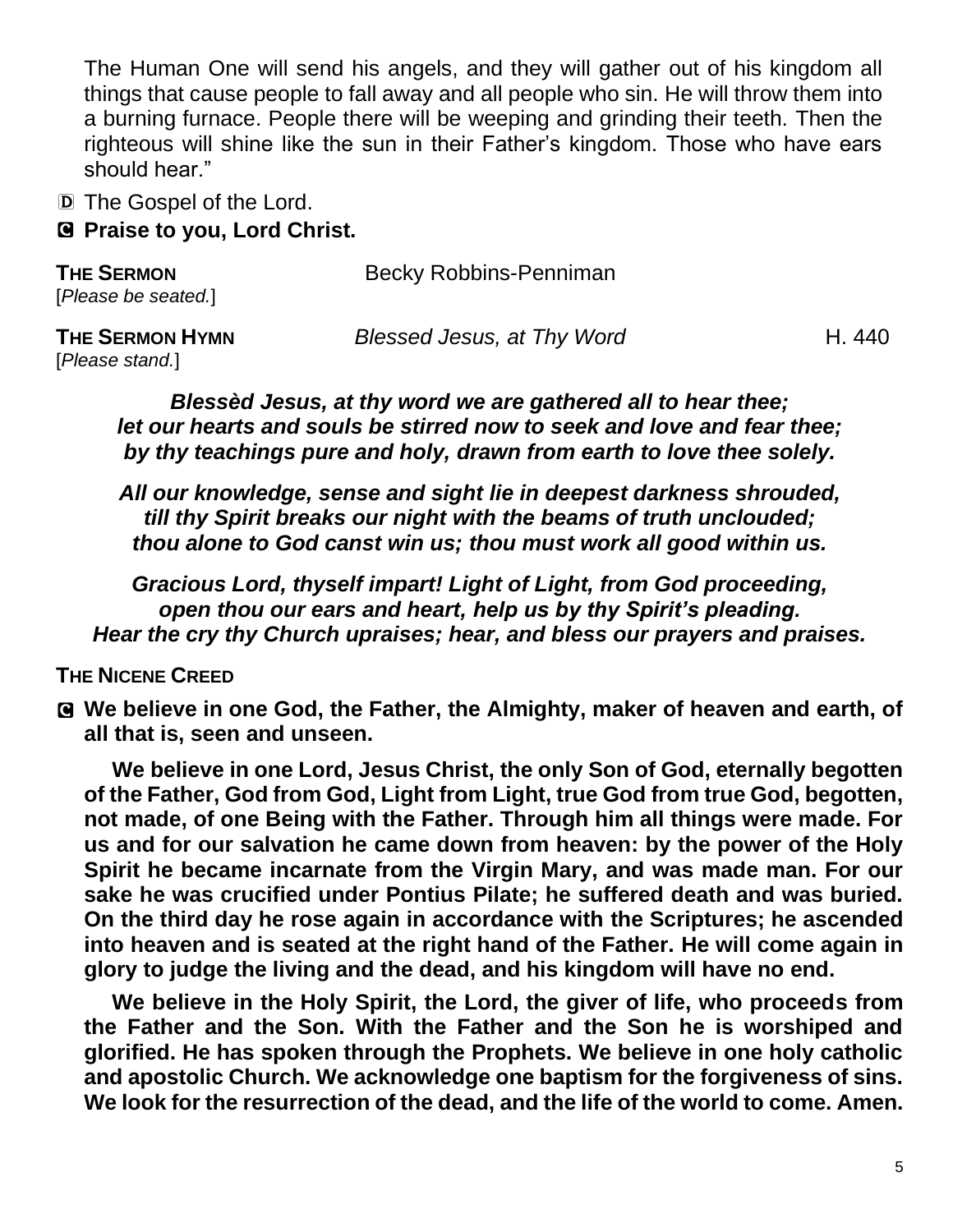## **THE PRAYERS OF THE PEOPLE**

[*Please sit, stand or kneel, as you choose.*]

- D Let us pray to God, who is made known in Jesus Christ:
- L Heavenly Father, direct our way to you in this season and always. Let the congregation of Good Shepherd be a place where your son Jesus is known and your peace is shared.
- C **We thank you for everyone who has gathered to worship you today, in this place and in every place. We ask you to bless all people in their walk with you.**
- L Sovereign Lord, bless and guide the leaders of the Church: Michael, our Presiding Bishop; Dabney, our Bishop; Barry and Michael, our Assisting Bishops; Becky, Rector, Cindy, our Deacon, and Ann, our Priest Associate.
- C **We pray for ourselves and all ministers, lay and ordained, who serve your church, that all that is done in your name indeed proclaims your glory.**
- L We pray for our leaders, that they may be guided by your Wisdom and be dedicated to the common good.
- C **Give them strength and courage to know and accomplish your purposes in the midst of the evil of these days.**
- L Let your nurturing love today strengthen those who are seeking the resolve to make tough decisions, take on new responsibilities, or break free from bondage. Bless all who are suffering from any grief, illness, or adversity, especially [*add names from notebook*] and those we now name aloud or in our hearts. [*Leave time*. . .] Help them to know they are not alone.
- C **Give them peace, courage, hope and renewal, and through their struggles may they come into closer communion with you, the One who redeems and restores.**
- L We thank you for the blessings of this life, especially the flowers that grace our sanctuary given by Donna Pylman in loving memory of her father, Henry Pylman, and for the birthday this coming week of Jean Roberts, and for those celebrating anniversaries this week: Brian & Mildred Levy. Let all Creation rejoice.
- C **Give us one more blessing: hearts that know how to see and thank you for the countless gifts you bestow upon us.**
- L Living God, bless those who have died, [especially *add names from notebook*] and those we now name aloud or in our hearts. [*Leave time .* . . .] Let light perpetual shine upon them.
- C **Bring them into your light and love, and comfort those who grieve.**
- L We pray that together we may live the promises we make in our baptismal covenant:
- C **to proclaim by word and action the good news of God in Christ, to love all neighbors as we love ourselves, and to strive for justice and peace, respecting the dignity of all people. Let us offer ourselves to one another and to the living God through Christ. Amen.**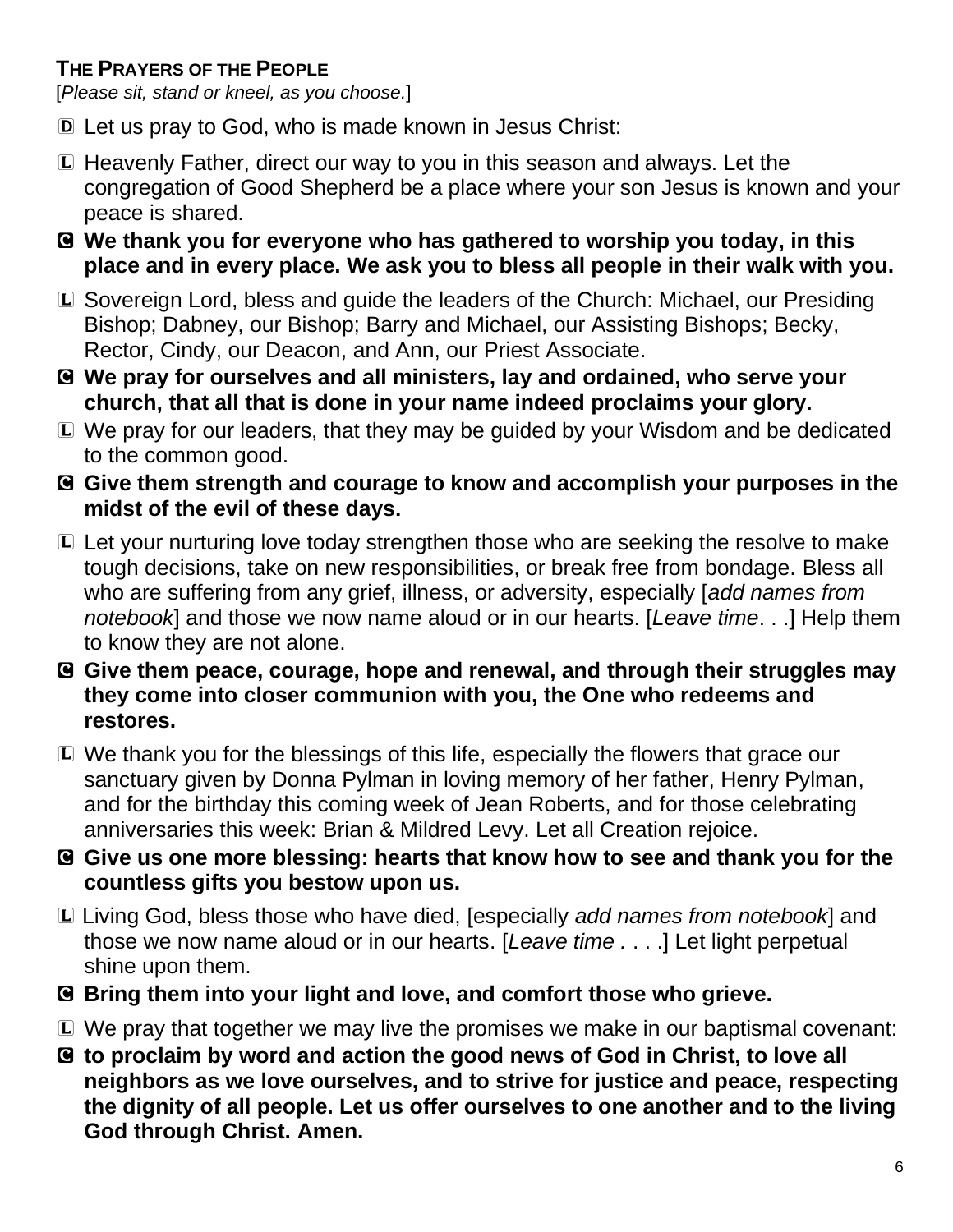#### **THE CONFESSION & ABSOLUTION:**

[*Please stand or kneel, as you choose.*]

- D We pray to you also for the forgiveness of our sins. [*Silence is kept.*] God of all mercy,
- C **we confess that we have sinned against you, opposing your will in our lives. We have denied your goodness in each other, in ourselves, and in the world you have created. We repent of the evil that enslaves us, the evil we have done, and the evil done on our behalf. Forgive, restore, and strengthen us through our Savior Jesus Christ, that we may abide in your love and serve only your will. Amen.**
- P Almighty God have mercy on you, forgive you all your sins through the grace of Jesus Christ, strengthen you in all goodness, and by the power of the Holy Spirit keep you in eternal life.
- C **Amen**.

#### **WELCOME NEW MEMBERS AND FRIENDS**

#### **THE GREETING OF PEACE**

[*Please stand. During this time of social distancing, a wave or bow, accompanied by a smile and "the Peace of the Lord be with you," will do nicely.*]

- P The peace of the Lord be always with you.
- C **And also with you.**

## **THE HOLY COMMUNION**

### **THE OFFERTORY SENTENCE**

D O Lord our God, you are worthy to receive glory and honor and power; because you have created all things, and by your will they were created and have their being.

| THE OFFERTORY | I Want Jesus to Walk with Me | E. Boatner |
|---------------|------------------------------|------------|
| - - -         |                              |            |

[*Please be seated.*]

#### **THE PRESENTATION**

[*Please stand when invited by the Deacon.*]

D We gladly present the fruits of our lives to the God who creates us, redeems us and sustains us. May we have the grace to use them to heal God's world.

**THE PRESENTATION HYMN** *With Gratitude and Humble Trust* **Henry 2005** Vs 3

*With gratitude and humble trust we bring our best to thee, to serve thy cause and share thy love with all humanity. O thou who gavest us thyself in Jesus Christ thy Son, help us to give ourselves each day until life's work is done.*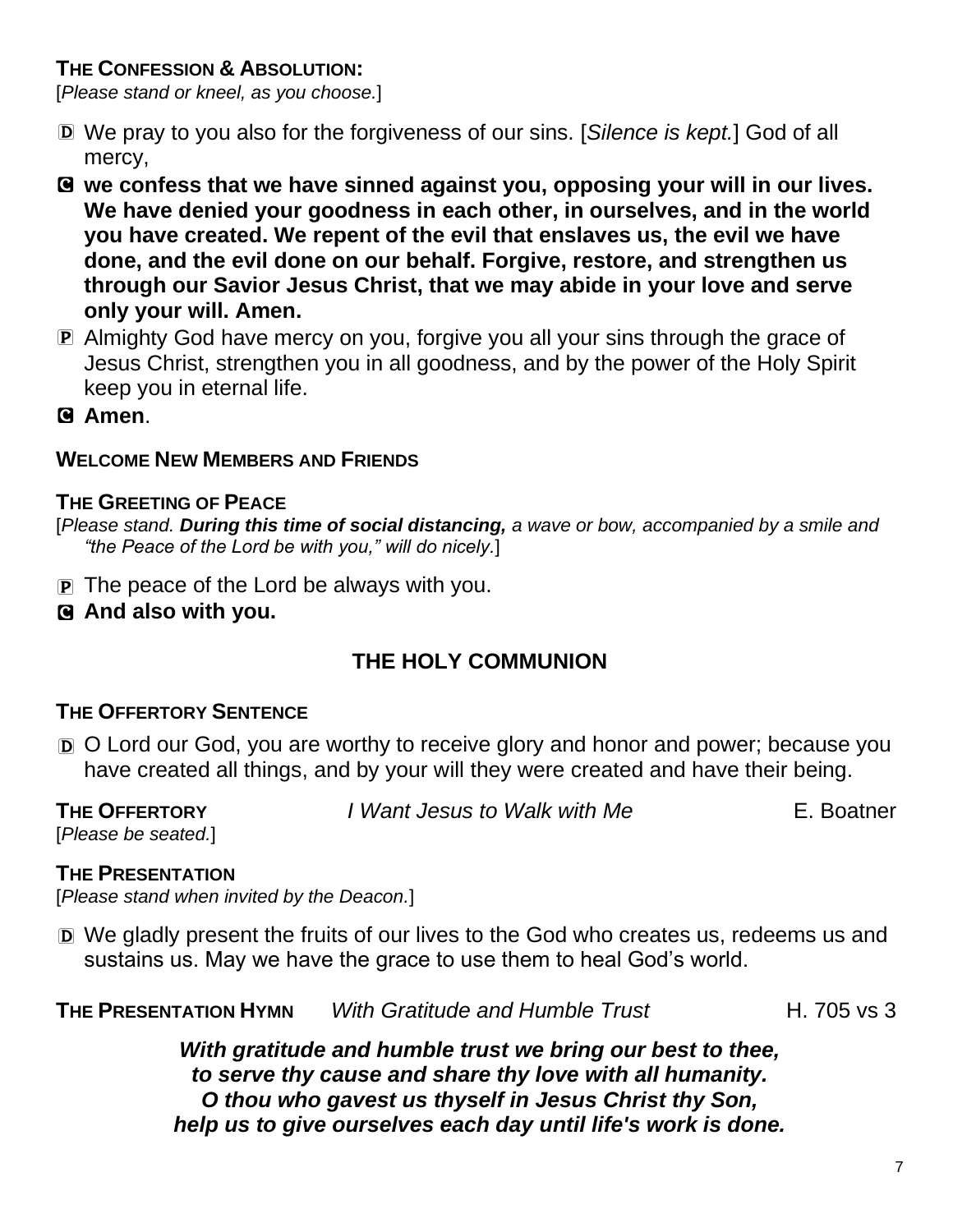## **THE EUCHARISTIC PRAYER C** [Revised]

- P The Lord be with you.
- C **And also with you.**
- P Lift up your hearts.
- C **We lift them to the Lord.**
- P Let us give thanks to the Lord our God.
- C **It is right to give our thanks and praise.**
- **P** It is right to give you thanks and praise, O Lord, our God, sustainer of the universe, you are worthy of glory and praise.
- C **Glory to you for ever and ever.**
- P At your command all things came to be: the vast expanse of interstellar space, galaxies, suns, the planets in their courses, and this fragile earth, our island home; by your will they were created and have their being. From the primal elements you brought forth the human race, and blessed us with memory, reason, and skill; you made us the stewards of creation.

## C **Glory to you for ever and ever.**

- P But still we turn against you, and betray your trust; and we turn against one another. Again and again you call us to return. Through the prophets and sages you reveal your righteous law. In the fullness of time you sent your Son, born of a woman, to be our Savior. He was wounded for our transgressions, and bruised for our iniquities. By his death he opened to us the way of freedom and peace.
- C **Glory to you for ever and ever.**
- P Therefore we praise you, joining with the heavenly chorus, with prophets, apostles, and martyrs, and with those in every generation who have looked to you in hope, to proclaim with them your glory, in their unending hymn:
- $\textcircled{1}$  **Holy, holy, holy Lord, God of power and might, S 124 S 124 S 124 S 124 S 124 S 124 S 124 S 124 S 124 S 124 S 124 S 124 S 124 S 124 S 124 S 124 S 124 S 124 S 124 S 124 S 124 S 124 S 124 S 124 S 124 S 124 S 124 S heaven and earth are full of your glory. Hosanna in the highest. Blessed is he who comes in the name of the Lord. Hosanna in the highest.**

[*Please stand or kneel, as you choose.*]

- P Blessed are you, Lord our God, for sending us Jesus, the Christ, who on the night he was handed over to suffering and death, took bread, said the blessing, broke the bread, gave it to his friends, and said, "Take this, and eat it: this is my body which is given for you. Do this for the remembrance of me."
- P In the same way, after supper, he took the cup of wine; he gave you thanks, and said, "Drink this, all of you: this is my blood of the new covenant, which is shed for you and for many for the forgiveness of sins. Whenever you drink it, do this for the remembrance of me."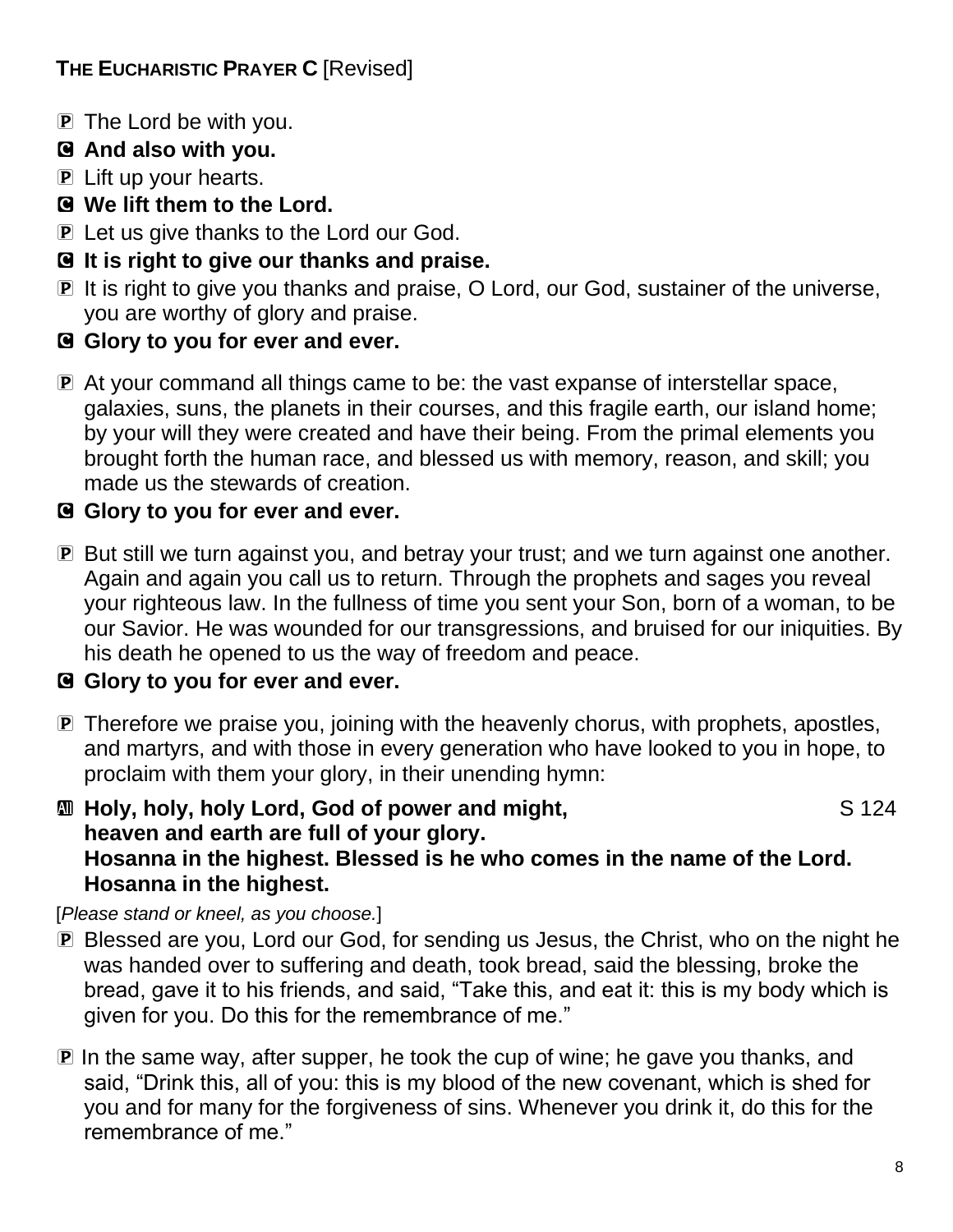C **Gracious God, we recall the death of your Son Jesus Christ, we proclaim his resurrection and ascension, and we look with expectation for his coming as Lord of all the nations. We who have been redeemed by him, and made a new people by water and the Spirit, now bring you these gifts. Send your Holy**  Spirit upon us  $+$  and upon this offering of your Church, that we who eat and **drink at this holy table may share the divine life of Christ our Lord.**

**Pour out your Spirit upon the whole earth and make it your new creation. Gather your Church together from the ends of the earth into your kingdom, where peace and justice are revealed, that we, with all your people, of every language, race, and nation, may share the banquet you have promised;**

P Through Christ, with Christ, and in Christ, all honor and glory are yours, creator of all.



**THE LORD'S PRAYER**

- P And now as our Savior Christ has taught us, we are bold to say,
- a **Our Father, who art in heaven, hallowed be thy Name, thy kingdom come, thy will be done, on earth as it is in heaven. Give us this day our daily bread. And forgive us our trespasses, as we forgive those who trespass against us. And lead us not into temptation, but deliver us from evil. For thine is the kingdom, and the power, and the glory, for ever and ever. Amen.**

### **THE BREAKING OF THE BREAD**

- P Creator of all, you gave us golden fields of wheat, whose many grains were gathered and made into this one Bread.
- C **So may your Church be gathered from the ends of the earth into your kingdom.**
- P The Gifts of God for the People of God. Take them in remembrance that Christ died for you, and feed on him in your hearts by faith, with thanksgiving.

[*You may be seated. All are welcome at the Lord's Table. Please follow the directions of the usher, who will let you know when it's your turn to go to the altar rail. During this time of social distancing, we need to approach the altar rail one at a time. Small cups with a wafer and wine will be on the altar rail. Please pick them up and consume them in turn when the server invites you to with the words, "The Body of Christ, the Bread of Heaven" and "The Blood of Christ, the Cup of Salvation." Place the cups you used into the basket on the altar rail. When you are finished, please return to your seat by the side aisle.*]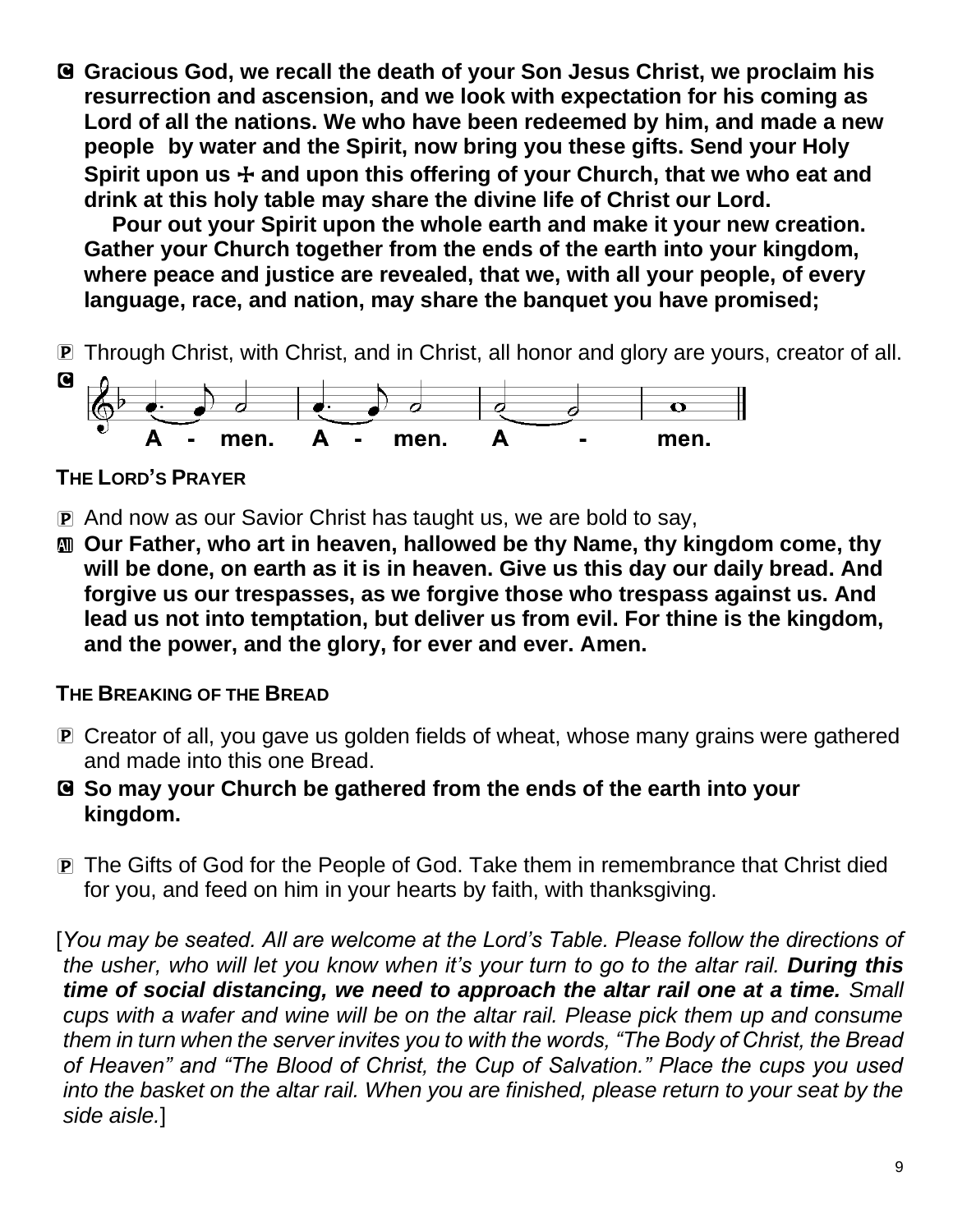**THE CHANT** *Where True Charity and Love Abide*

#### *Where true charity and love abide, God is dwelling there; God is dwelling there.*

**THE PRAYER AFTER COMMUNION** [*Please kneel or stand, as you choose.*]

- $\mathbf{P}$  Let us pray...
- C **Loving God, we give you thanks for restoring us in your image and nourishing us with spiritual food in the Sacrament of Christ's Body and Blood. Now send us forth a people, forgiven, healed, renewed; that we may proclaim your love to the world and continue in the risen life of Christ our Savior. Amen.**

**THE BLESSING**  [*Please stand.*]

P God bless your eyes to see the world as God sees, your lips to speak to others as if to Christ, your hands to work and heal in the power of the Holy Spirit, your minds to discern what is excellent, admirable, true, holy, just, pure, lovely, and worthy of praise. Our Triune God, God the Father, God the Son, and God the Holy Spirit bless your hearts and set them on fire.

C **Amen.**

**THE SENDING HYMN** *God of the Fertile Fields*

*God of the fertile fields, shaper of earth that yields our daily bread: forth from your bounteous hand come gifts your love has planned, that all in every land be clothed and fed.*

*We would be stewards true, holding in trust from you all that you give; help us in love to share, teach us like you to care for people everywhere, that all may live.*

*As grows the hidden seed to fruit that serves our need, so your reign grows. Let all our toil be used, no gift of yours abused, no humble task refused your love bestows.*

*God of the countryside, dear to the Christ who died to make us one: we pledge our lives anew in faithful love to you. Guide all we say and do. Your will be done.*